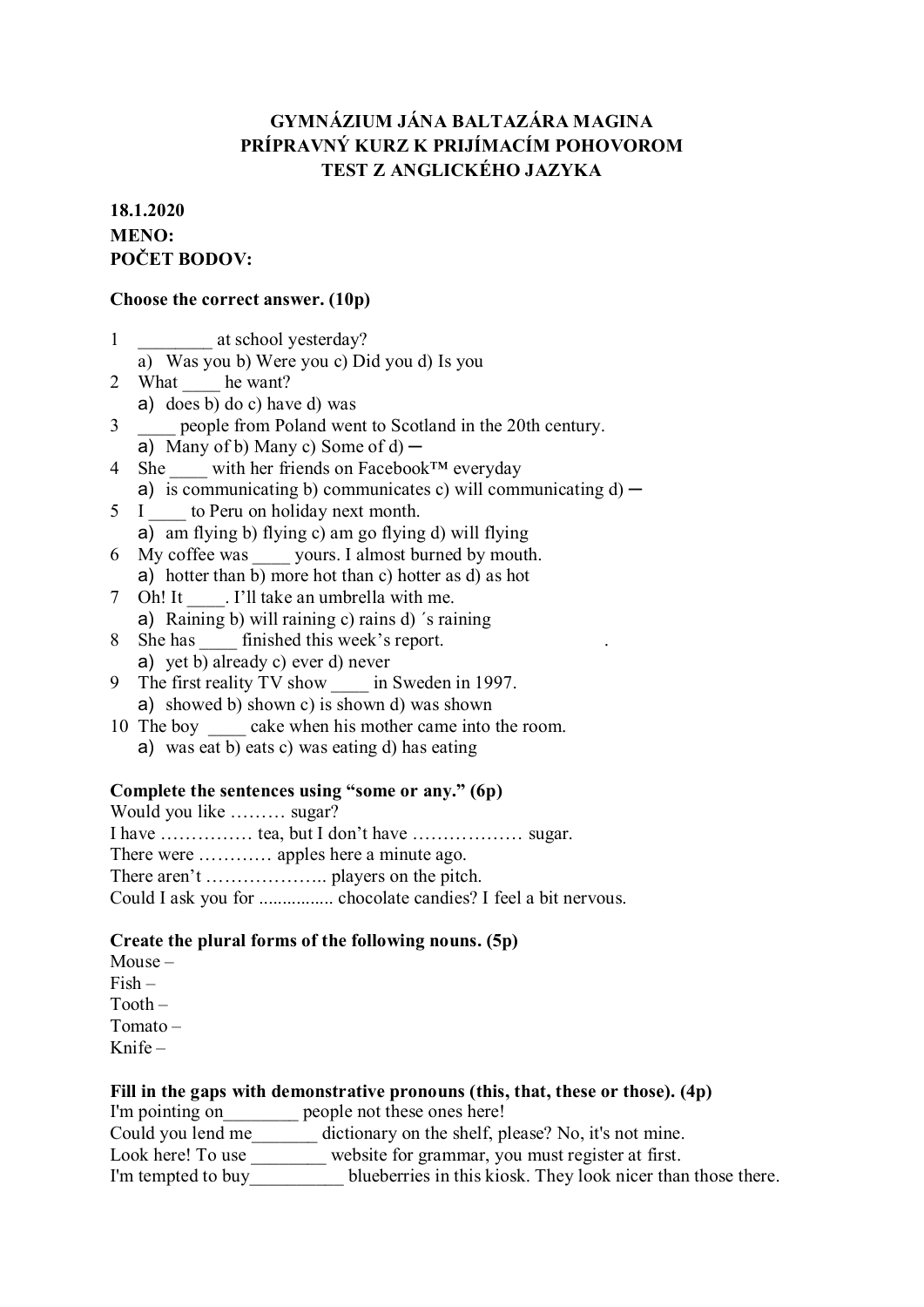# **Put the articles** *a/an or the* **into the following dialogues. (8p)**<br>1 Mike: I'm going out for *I'm and K. Have you seen my shoes*?

Harriet: 2 Melanie: Would you like ................... tomato? There's one in ...................... fridge. David: Oh, yes, please. I'll make myself ......................... cheese and tomato sandwich. 3 Sarah: Mark: 

#### **Use** *can/could/must/have to/should* **or their negative forms to complete the sentences. (5p)**

| You                        | (not) pay to use the library. It's free.                      |
|----------------------------|---------------------------------------------------------------|
| You                        | be 18 to see that film.                                       |
| The Passengers             | (not) open the door when the train is moving.                 |
| Dad                        | go and see a doctor. His cough is getting worse all the time. |
| You don't have to shout. I | hear you very well.                                           |

#### **Create the questions from the following statements asking on the underlined word. (5p)** Example: I bought an apple. What did you buy?

| We are going to the cinema. $Q$ :                        |  |
|----------------------------------------------------------|--|
| They play football on Friday. Q:                         |  |
| I was doing my homework from 9 PM to 10 PM yesterday. Q: |  |
| Teachers printed the test. Q:                            |  |
| I walk in the park every day. Q:                         |  |

#### **Form affirmative or negative statements. Put the words into the correct order. (7p)** is he song now singing a new -

I do Mondays like not -

night usually at not cats do sleep -

she Tuesday goes to lab computer on afternoons seldom the -

do late not mum and dad stay up on weekdays -

reporter the running to the car is -

never grandmother goes his skating -

#### **Create the comparative and superlative form of the following adjectives. (7p)** Example: hot – hotter – the hottest

Beautiful –  $Fact -$ Bad – Good – Intelligent – Clever – Wise -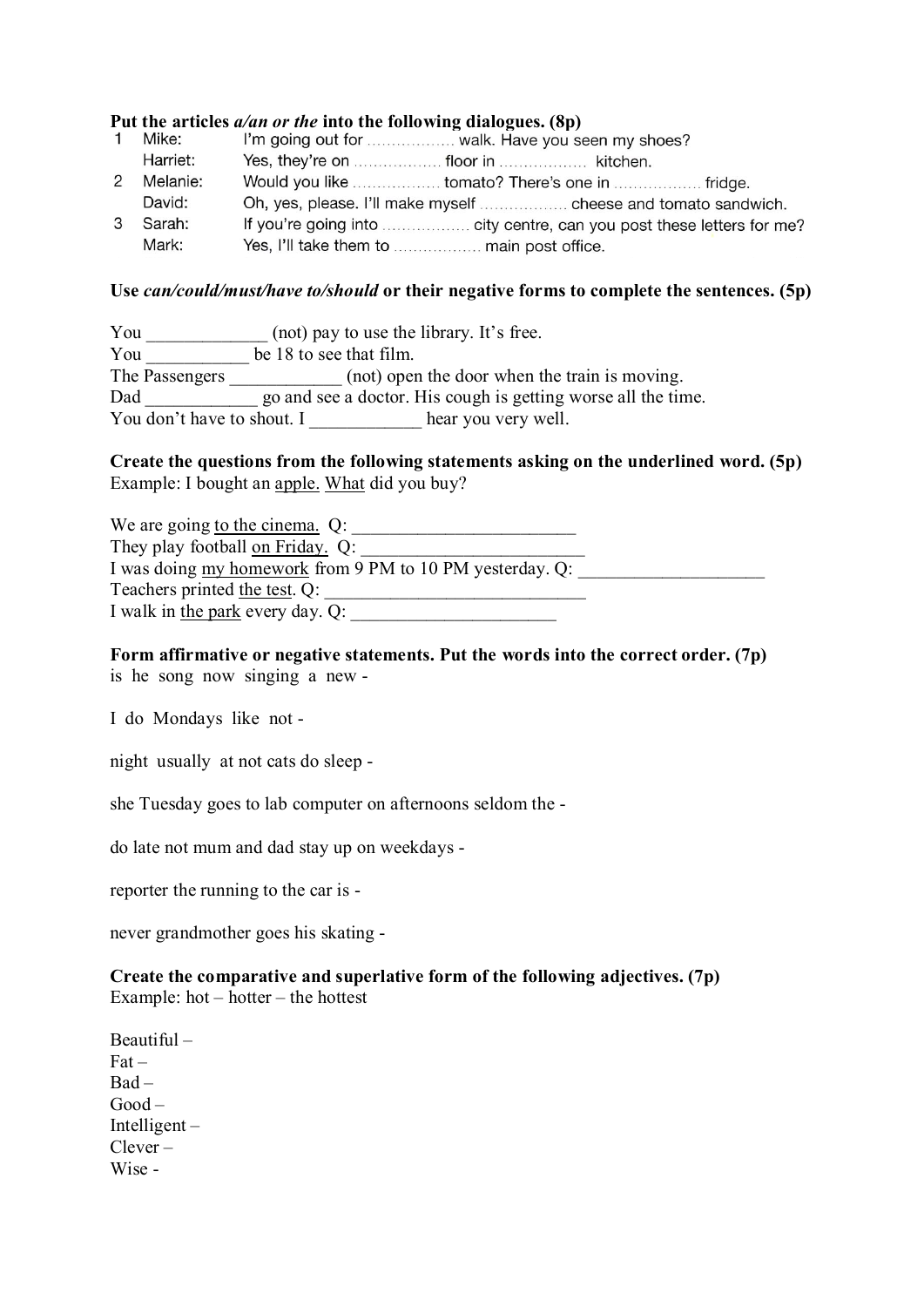## **Read the cruise brochure and then answer the true/false questions below. (8p) Crystal Cruises - Luxury Every Day**

Come and sail on a Crystal Cruise ship. We have three ships: The Crystal Queen, The Crystal Princess, The Crystal Palace.

Come and sail in luxury on cruises around the Caribbean Sea for 7 or 14 days. Our seven-day cruise costs \$2000 and our two-week cruise is \$3500.

A typical one week cruise

- Day One departure from Miami
- Day Two free day in Nassau, in The Bahamas
- Day Three near Haiti
- Day Four visit Puerto Rico and Antigua
- Day Five free day in Barbados
- Day Six free day in Port of Spain, Trinidad
- Day Seven travel to Caracas, Venezuela
- Day Eight fly home.

All food and drink is included in the price of your cruise (except for alcoholic drinks). Our cruise ships all have a casino, a cinema, a five-star restaurant, a theatre, a library and a fully equipped gymnasium.

If you prefer to go on a cruise in another part of the world, we also organize cruises in the Baltic Sea and the Mediterranean.

Our ships carry over 2000 passengers and we have nearly 600 crew members.

So come on board today for the holiday of a lifetime!

Call immediately: 020-4455832

- 1. Your cruise starts in The Bahamas.
	- $\overline{\text{True}}$   $\overline{\text{True}}$  False
- 2. You have a free day in Antigua.
	- $\overline{C}$  True  $\overline{C}$  False
- 3. You can go on a cruise for two weeks.
	- $\circ$  True  $\circ$  False
- 4. There are three different ships in the Crystal Cruises company.

 $\circ$  True  $\circ$  False

5. There is a cinema on board each ship.

 $\overline{C}$  True  $\overline{C}$  False

6. The cruise finishes in a different country.

 $\overline{C}$  True  $\overline{C}$  False

7. You can keep fit while you are on board the cruise ship.

 $\overline{\circ}$  True  $\overline{\circ}$  False

8. The company only does cruises in the Caribbean.

 $\overline{C}$  True  $\overline{C}$  False